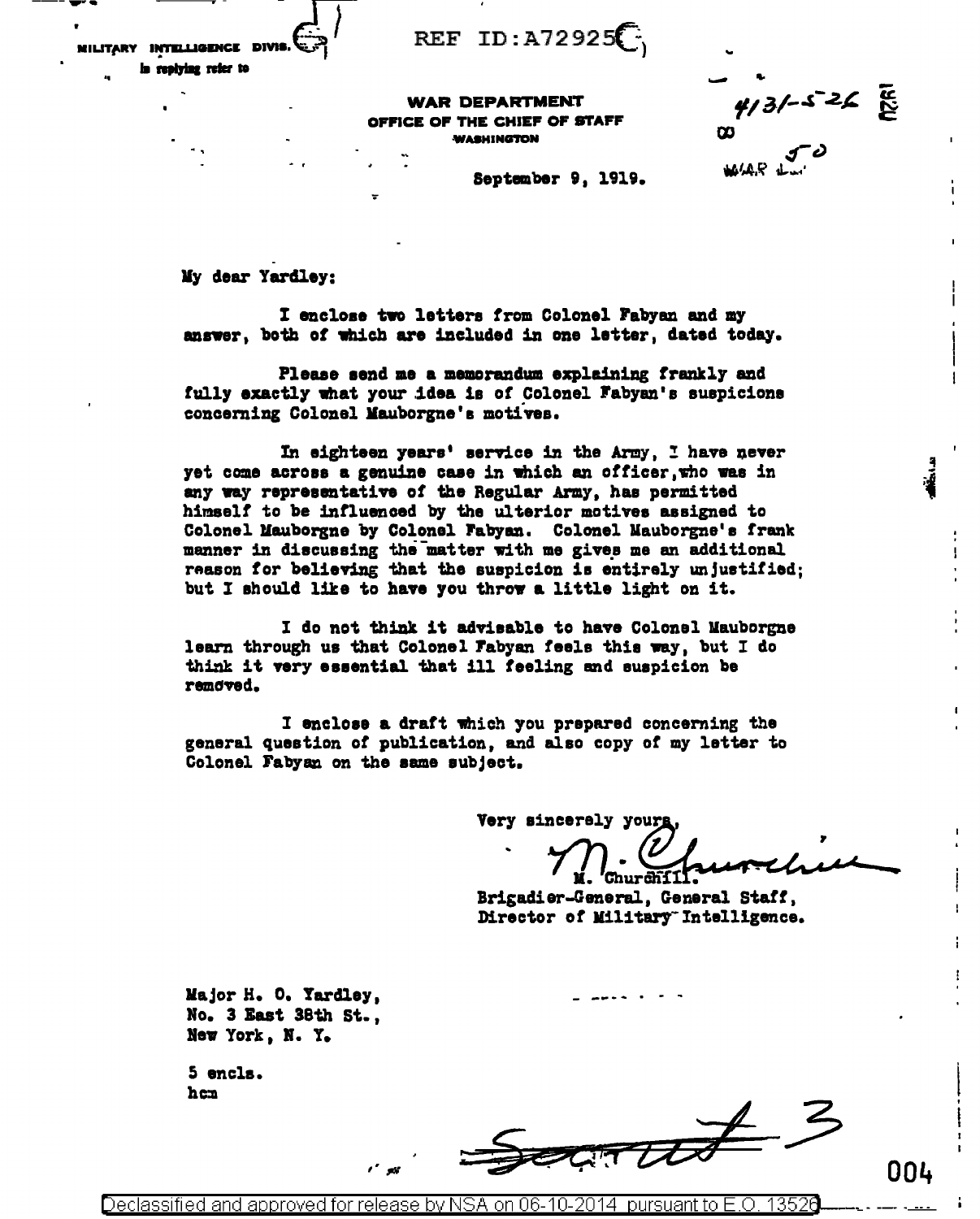REF ID: A72925

 $=$   $\frac{1}{4}$ ,  $\frac{3}{5}$ ,  $\frac{12}{5}$ 

September 9, 1919.  $M = \frac{4}{7}$ 

My dear Colenel Fabyan:

During my visit to Riverbank, we discussed the general question of publication in connection with sodes and ciphers.

Colonel Van Deman has returned from France, and after a month's laave will be here in Washington. If you can see your way clear to same to Washington some time mfter October 9, I should like very much to have you see M. I. D. as it now functions, and also to have the oppertunity of discussing with General Nolan. Colonel Van Deman and myself the general subject of publicity. Obviously, pease-time conditions are not war-time conditions and certain modifications of our policy are inevitable. But it will always be desirable, I think, to keep from ether nations any information which would lead them to have any particular respect for our methods of cipher attack, or which would give allied nations any sause for effense in connection with the publication of notes which they had entrusted to us.

Very sincerely yours,

Colonel George Fabyan. P. O. Box 435. Chicago, Ill.

كرسائي يدينته يحرجه

 $\mathbb{R}$  ,  $\mathbb{R}$  ,  $\mathbb{R}$ 

hon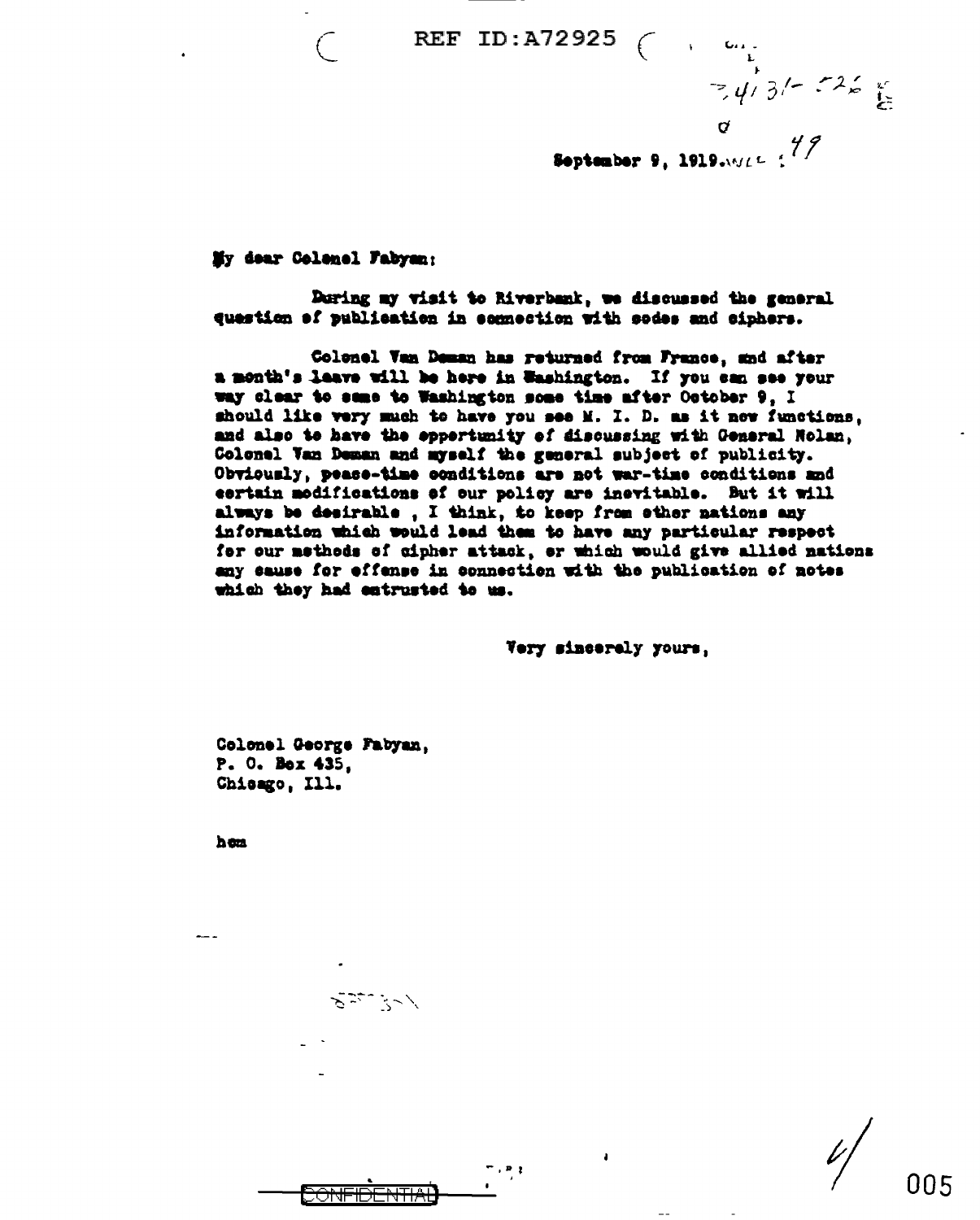$4/31 - 526$  $48$ 

 $\mathbf{r}^{(1)}_{\mathbf{u}}$  ,  $\mathbf{r}^{(2)}_{\mathbf{u}}$ 

September 9, 1919.

 $\left($ 

My dear Oclosel Fabyan:

 $\hat{\zeta}$ 

 $\mathbf{r}$ 

 $\blacktriangleleft$ 

I desire to asknowledge your letters of September 2nd and 6th, and to axpress my regret that in our letter of September 2nd the werd "assumption" was not used in place of "guess". I assure you that the word "guess" was not used with any unpleasant connetation.

I will do everything in my pewer to abtain the information you request in your letter of September 6.

Very sincerely yours,

Calenel George Fabyan, P. O. Bex 435, Chicago, Ill.

han

| $\sim$ $\sim$ $-4$<br>دما |               |
|---------------------------|---------------|
|                           | $95 - 3 - 75$ |
|                           | -             |
|                           |               |
|                           | 006           |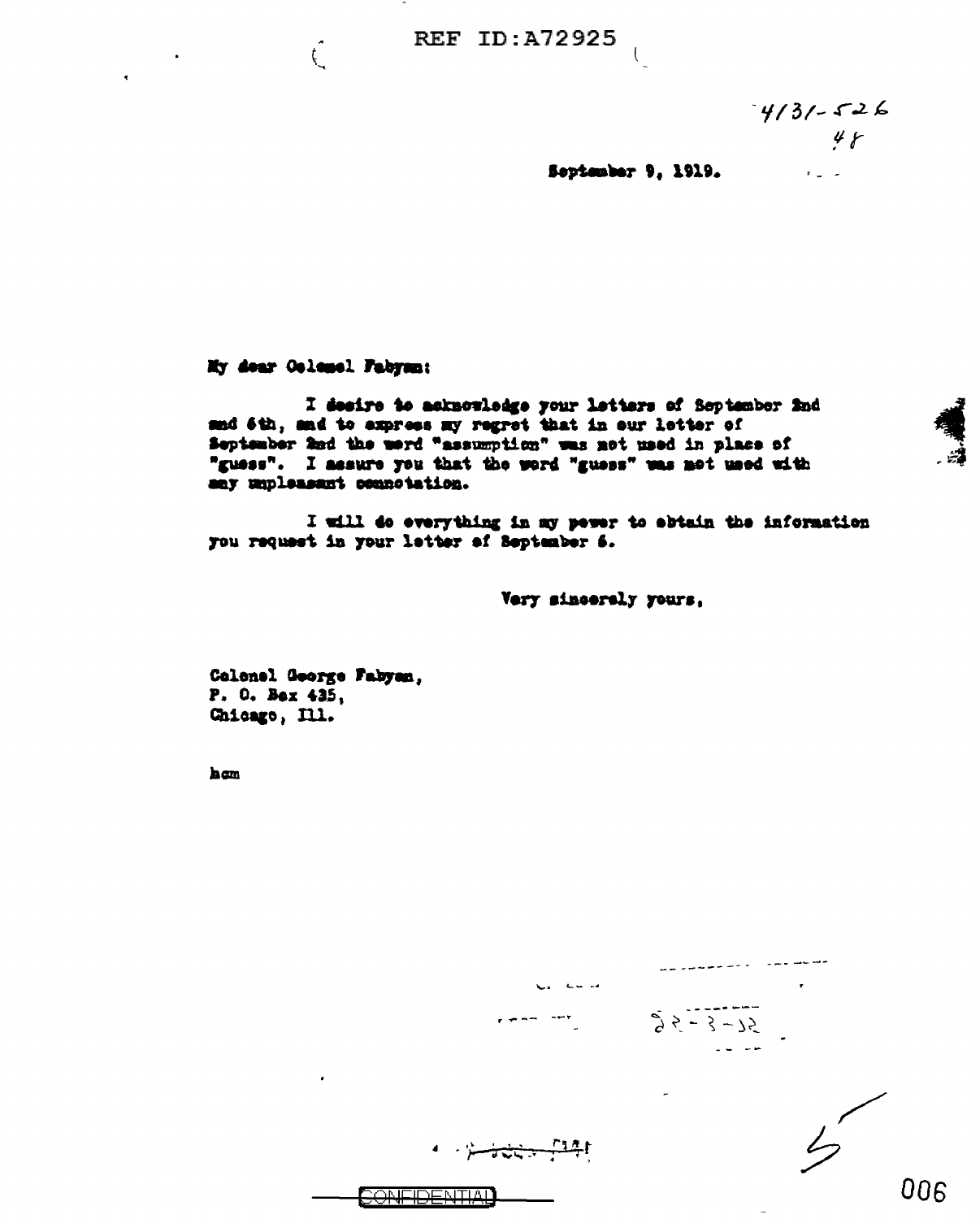Colonel George Fabyan. etc.

 $\lambda$ 

 $4131 - 526 =$  $W_{\rm eff}$ 

 $2.1<sup>F</sup>$ 

My dear Colonel Fabyan:

The subject of the conversation I had with you while I was at Riverbank has been on my mind from time to time, but it was not until today that I was able to give it further consideration. You will recall that you asked whether Lt. Friedman had my permission to insert in his mannscript anything that he desired, and without foreseeing at the time exactly what thix this question involved, I stated that I had no objection.

The information about codes and ciphers collected at our Generalleadquarters in France was the result of a liaison with our Allies and of the combined efforts of some fifty officers. field clerks, and enlisted men who for appartment the period of the war devoted their time to the breaking of enemy must codes and ciphers.

As his information is not the result of the efforts of one man, but of the efforts of the Services ofFrance, England, Italy and the United States wind, in justice to our Allies, to the men, and to our Service, if I feel that if this information is compiled or published, it should be compiled, published, and issued

by the servicex whether for limited or wide circulation.<br>In announced this *liquids* Aft besides being a reflection on the Service, it might by some be Anterpreted as a reflection on Riverbank which would be put in a position that might lend color to an intimation that it was assuming credit for work done by the Service, a position that both of us wish to avoid.

This opens up the entire subject of publication and distribution which I feel should be settled. The Military Intelligence Division will continue to remain silent about codes and ciphers. We may loose some publicity by our silence, but I am concerned with results only.

But I do not want you to feel bound to our policy. I shall offer no objection to Riverbank publications even though we remain silent; in fact, now that conditions have changed I wish to withdraw my objection to the distribution of the Riverbank publications held during the war.'

The disposition of these and future publications/however I feel should be made by Riverbank rather than MID. for we cannot refuse to publish and consent to distribute and maintain a consistant policy.

I have a report from Major Nardley that your latest exposition on the  $A \nsubseteq \& \nsubseteq$  is highly interesting, but that he has not been able to reach a joint conclusion with the Signal Corps.

> Very sincerely yours **MC**

THE SEARCH

 $\mathbf{I}$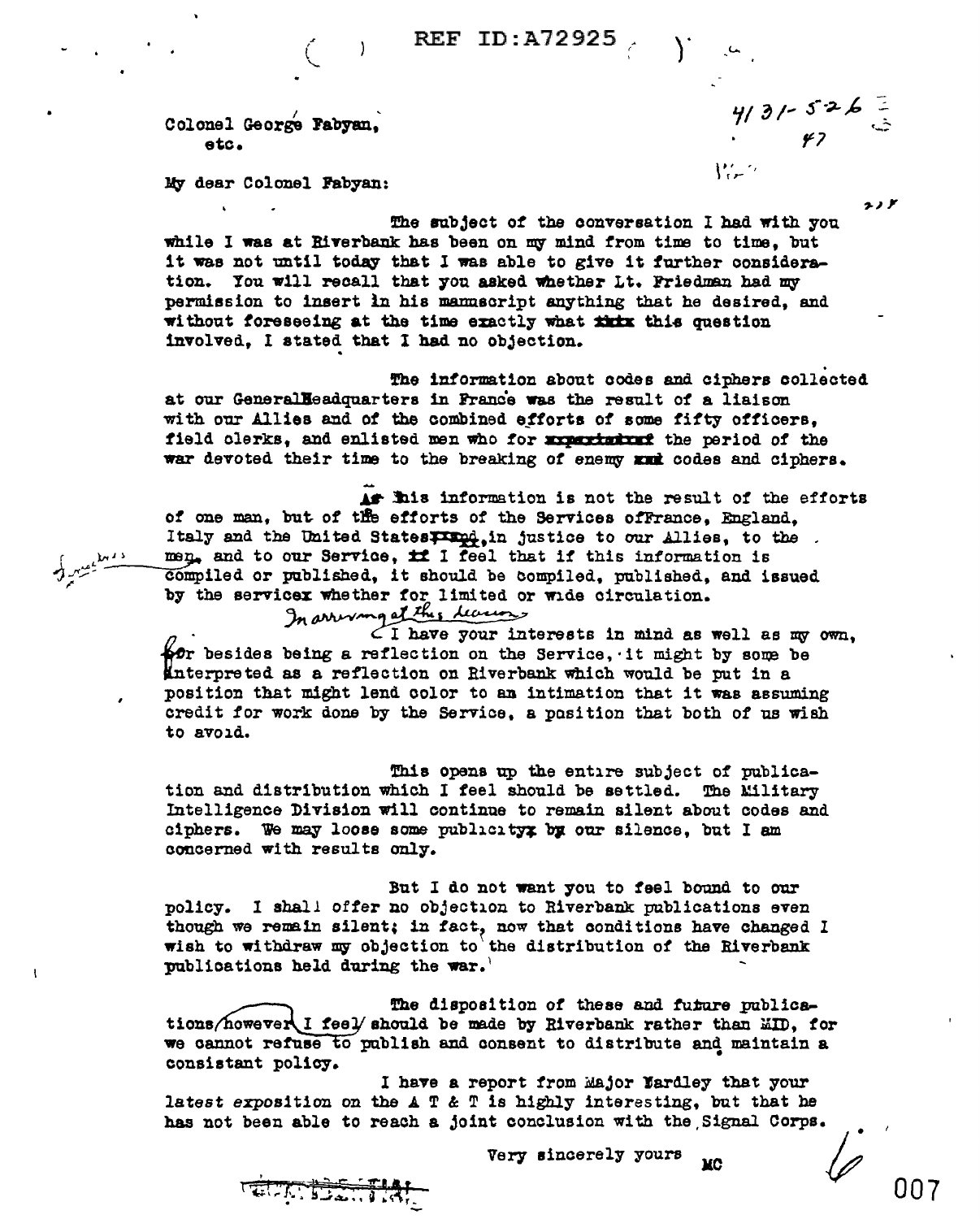**REF ID:A72925**  $\left(\begin{array}{c} 1 \end{array}\right)$ 

 $\frac{1}{x}$  4/3/-526  $k$ 

5 Mast 38th Street. New York. Sept. 15. 1919.

Brigadier General M. Churchill, U.S.A., Director of Military Intelligence. Washington. D. C.

 $\left\vert \rightarrow\right\vert$ 

Dear General Churchill:

ੀ ਘੁ¥

 $\omega$ 

I have your letter of September 9th with enclosures requesting that I state framily and fully my idea of Colemel Fabyan's suspicions concerning Colonal Manborgne's motives.

I doubt Colonel Fabyan's sineerity in this matter, but in erder to point out how the decipherer is very often sincerely suspicious of the encipherer of problems. I wish to state briefly the charge that was once made against me by a Lieutenant in the Navy, who at that time was the Navy cipher expert. Then I explained to him how messages in a running key could be solved. he asked that I submit him several messages in a running key. I turned the work over to a clerk and sent the cipher to Lt. Smith without even knowing the content. He deciphered the message and in his letter of transmission, which I am unable to find, charged me with a deliberate effort to make the message indecipherable. His charge was that in the cipher of two hundred letters there were three places where the running key and the text stopped at the same point. In my reply I told him that I had had nothing to do with the preparation of the cipher, but that inaggment as the average length of English words was approximately five letters, according to the law of averages when two lines of English were written without space one above the other the words of each line should end at the same place every twenty-five letters, or at eight points in two hundred letters; that inasmuch as there were only three such places in my test message the problem was three times as easy as it should have been according to the law of averages. I make this point to show how prejudiced the desipherer very often becomes.

My opinion of Colonel Manborgne can best be explained by reciting briefly some of my experience with him. For a period of two or three years before the war Colonels Mauborgne and Hitt had advertised through the Signal Sorps an invulnerable method of using the U.S. Army sipher disk, namely the running key. The running key is a key that is not composed of a group of letters or a word but of a paragraph or a page of some book that is as long as the message to be enciphered. This affords a key that never repeats and was believed by Manborgne and Hitt to be indecipherable.

I talked to Manborgne about this in Ostober, 1917. I told him I believed I could decipher messages enciphered in a running key. He laughed at me good-naturedly, saying that he and Hitt had tried it; that I would find when I began to attack the messages that I would get all sorts of things. **The** cipher bureau immediately began work on a method of solution and it was not until December 1, 1917, that Mauborgne finally submitted test messages. On December 6, I returned to Mauborgne the decipherment of the messages he had

 $\frac{1}{\sqrt{1-\frac{1}{\sqrt{1-\frac{1}{\sqrt{1-\frac{1}{\sqrt{1-\frac{1}{\sqrt{1-\frac{1}{\sqrt{1-\frac{1}{\sqrt{1-\frac{1}{\sqrt{1-\frac{1}{\sqrt{1-\frac{1}{\sqrt{1-\frac{1}{\sqrt{1-\frac{1}{\sqrt{1-\frac{1}{\sqrt{1-\frac{1}{\sqrt{1-\frac{1}{\sqrt{1-\frac{1}{\sqrt{1-\frac{1}{\sqrt{1-\frac{1}{\sqrt{1-\frac{1}{\sqrt{1+\frac{1}{\sqrt{1-\frac{1}{\sqrt{1+\frac{1}{\sqrt{1+\frac{1}{\sqrt{1+\frac{1}{\sqrt{1+\frac{1$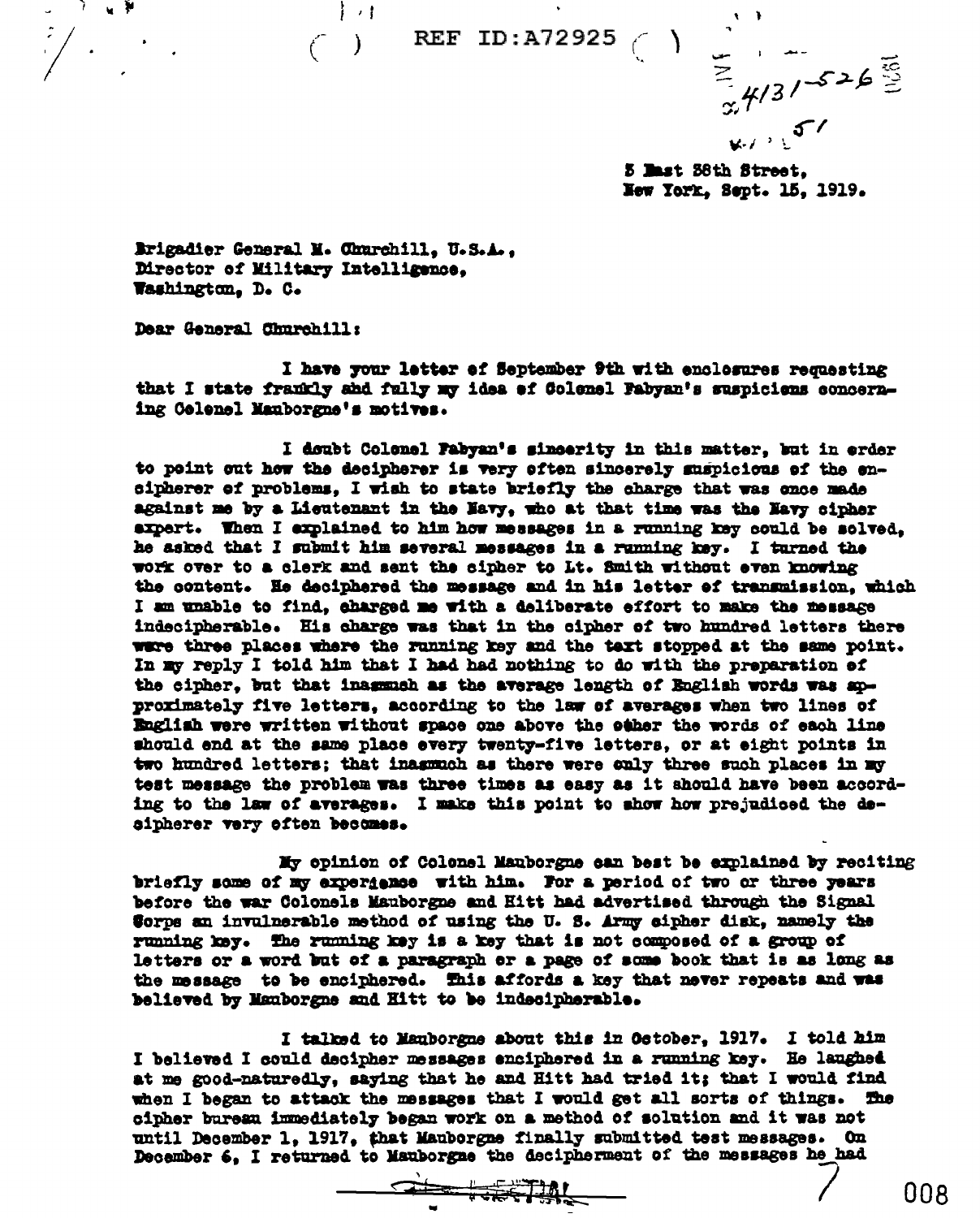$( )$  REF ID:A72925  $( )$ 

 $-2-$ 

submitted. The letter of transmission is quoted verbatim:

 $\omega_{\rm{max}}$  ,  $\omega_{\rm{max}}$ 

 $*$  Becember 6. 1917

Wiajor J. L. Mauborsme. Signal Office, Land Division. Room 722, Mills Annex.

Dear Major Mauborgne:

"I am enclosing herewith deciphermunts of the six messages in the same running key enciphered with the U.S. Army cipher disk. that you submitted to the Cipher Bureau.

"In three of the messages you start with proper names; in the entire six messages and key you use enly one conjunction, two infinitives, four prepositions, and two adverbs.

"Of course I don't wish to say that this is an unfair problem but I do wish to call your attention to what I mentioned in our conversation; namely, that being an expert cryptographer, you do, unconsciously, select very difficult and unusual passages of "English"!

"Cordially.

lst Lt., Signal Corps, U.S.R."

009

Please note that in paragraphs two and three of my letter I complain of the sert of language Manborgne used. I have since learned by experience that the problem was a fair problem, for in the field one can never be certain that messages are in the same key or in the same cipher. as far as that is concerned, and the intercepting stations usually garble the messages about ten per cent. So far as the language is concerned, it was only Saturday that we decoded a message about the shipment of bananasi

In judging Colonel Manborgne's action when he received this letter, it should be remembered that he and Hitt were responsible for the use of the running key in the Army. He did not wait to write me but called immediately by telephone, was profuse in his congratulations and begged that I inmediately submit a memorandum to the Chief Signal Officer of the Army stating that the running key was unsafe and should be discontinued at once. This I did and the Chief \$f.Staff cabled Pershing to discontinue its use unless the cipher was modified with a transposition. Unfortunately I have no copy of the memorandum in my files. You can probably find it in the M. I. D. files.

Colonel Mauborgne like any other cipher expert is very firm in his opinions, but when shown that he is in the wrong is only too glad to admit it and ask for improvements for the benefit of the service. Both Captain Manly  $\frac{1}{\sqrt{1-\frac{1}{2}}\sqrt{1-\frac{1}{2}}\sqrt{1-\frac{1}{2}}\sqrt{1-\frac{1}{2}}\sqrt{1-\frac{1}{2}}\sqrt{1-\frac{1}{2}}\sqrt{1-\frac{1}{2}}\sqrt{1-\frac{1}{2}}\sqrt{1-\frac{1}{2}}\sqrt{1-\frac{1}{2}}\sqrt{1-\frac{1}{2}}\sqrt{1-\frac{1}{2}}\sqrt{1-\frac{1}{2}}\sqrt{1-\frac{1}{2}}\sqrt{1-\frac{1}{2}}\sqrt{1-\frac{1}{2}}\sqrt{1-\frac{1}{2}}\sqrt{1-\frac{1}{2}}\sqrt{1-\frac{1}{2}}\sqrt{1-\frac$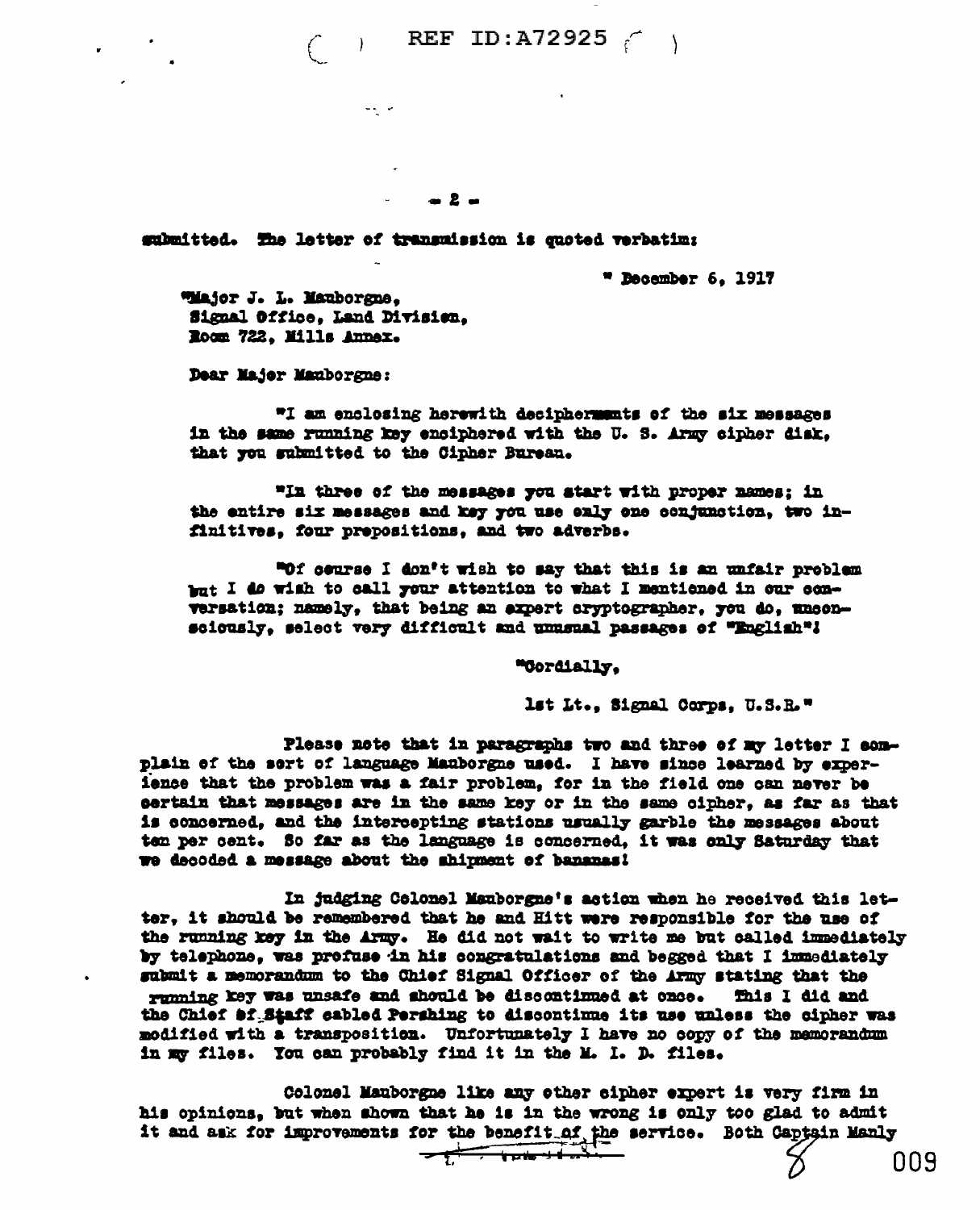**REF ID: A72925** 

 $-5 -$ 

and I have a very deep affection for Colonel Manborgne, because of his frankmess and willingness to accept suggestions for changes in Signal Corps methods.

While mentioning the running key I wish to add another paragraph that has nothing to do with Colonel Manborgne but which will give you briefly all the facts regarding this particular subject. I think it was in October or November, 1917, that Captain Powell left Riverbank and stopped in Washington for a few days before sailing for Europe. He was asked at this time what Riverbank knew about the solution of messages in the running key, and he replied that Riverbank knew mothing, that Riverbank had never worked on messages in the running key and did not even know that Manborgne and Hitt had recommended its use to the Army. In the latter part of October General Pershing asked for four code and cipher experts for intelligence duties and the cipher bureau immediately began to select out of some twelve students four suitable men. During the period of training these men were instructed in the methods of solution of the running key and when they went to Riverbank, at Colonel Fabyan's sublestion for further instruction, they explained to Riverbank our methods of solution. I have it from one of the men that when they arrived at Geneva, Riverbank knew nothing about the running key.

ا م میڈ r ab - $\boldsymbol{\lambda}$  . Osehood  $\mathcal{Z}$ 

I am enclosing herewith a Riverbank publication entitled "Methods for the Solution of Running-Key Ciphers", on the fly-leaf of which you will find a note to Colonel Van Deman dated March 17, 1918, and signed George Fabyan. You will find also a reprint of a letter to Fabyan dated January 18. 1918. signed by Mr. Friedman, who at that time was a civilian. I guote the letter herewith:

Thy dear Colonel Pabyan:

January 18. 1918"

"I have the honor to transmit to you Publication number 16, of the Department of Ciphers, "Methods for the Solution of Running-Key Ciphers."

"Concerning the possibility of the decipherment of a message or a series of messages enciphered by a running-key, it was said until as recently as three months ago, "It can't be done" or "It is very questionable." It is probably known to you that the U. S. Army Disk in connection with a running-key has been used as a cipher in field service for many years, and is, to the best of our knowledge, in use today. I suppose that its long-continued use, and the confidence placed in its safety as a field cipher has been due very probably to the fact that no one has ever taken the trouble to see whether "It could be don." It is altegether probable that the enemy, who has been preparing for war for a long time, has not neglected to look into our field ciphers, and we are inclined

**CONFIDENTIAL** 

 $- - - 74 + 1$ 

كالمستحدث والمعوان

kote the date ! The nos uras wutten monthe trefore-probet interplention of not conlier

01 N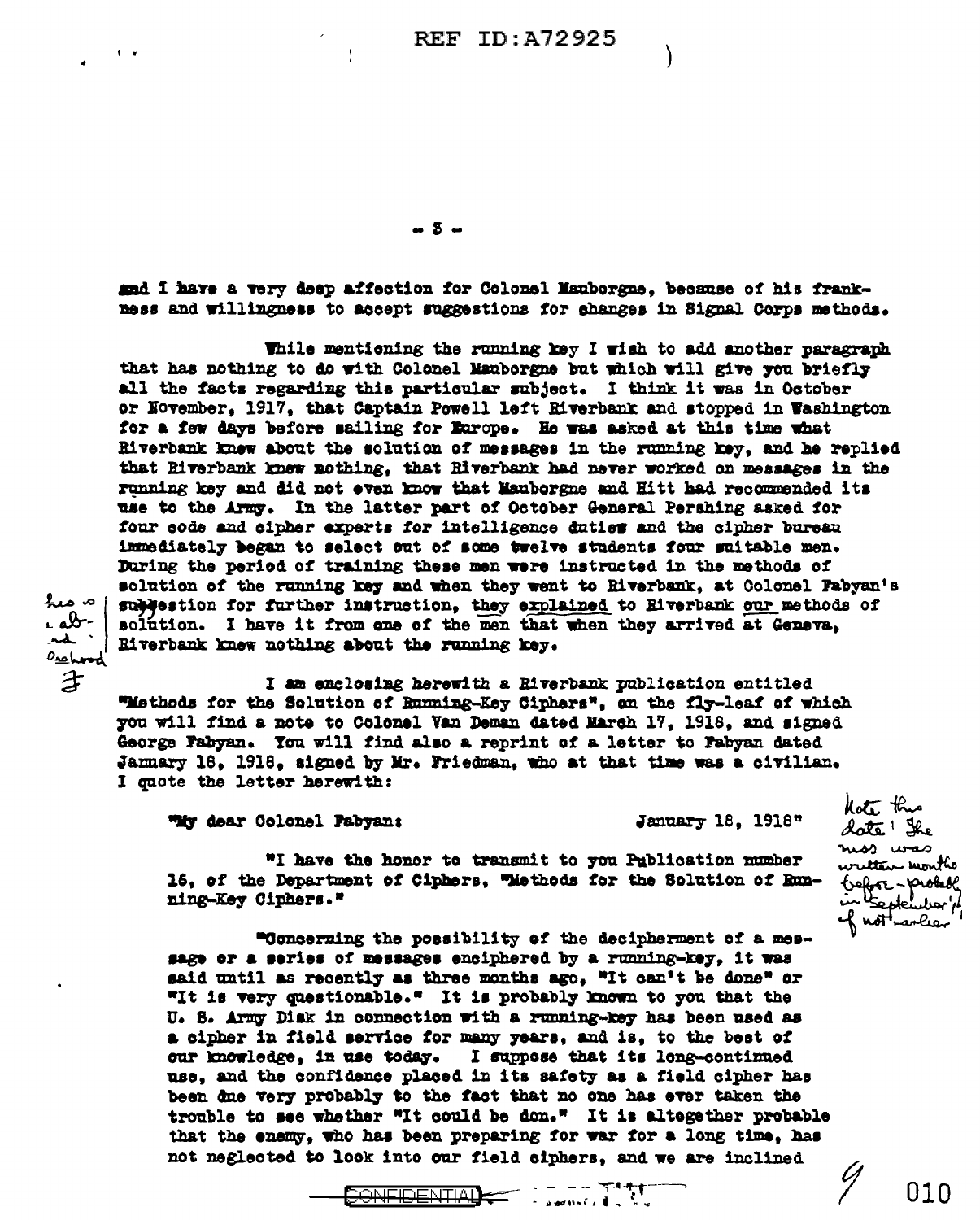**REF ID: A72925** 

-4.

out done

 $\mathbf{L}$ 

 $\mathbf{1}$ 

that people was bapter some

+ not us.

de puis

eredit him with a knowledge equal to er superior to our own. We have been able to prove that not enly is a single short message enciphered by the U.S. Army Disk. or any similar device. easily and guickly deciphered, but that a series of messages sent out in the same key may be deciphered more rapidly than they have been enciphered!

"Hence, since not destructive but sonstructive criticism is the purpose of the Department. we have earnestly endeavored, by pointing out the defects of the old system, to show how the same may be remedied, and how the system may be made more trustworthy. The final paragraphs of this book state our conclusions. gained from the results of our investigations.

red that or the second that or the second that is a second that the second that the second the second the second that is a second that is a second that is a second that is a second that is a second that is a second that is "It is our hope that this booklet will be a source not enly of interest to you, but of active benefit in these times when the fate ef nations is more than ever dependent upon effective means of secret when los it beforement trapper

"Very respectfully,

V. P. FRIEDMAN. Director. Department of Ciphers. "

 $^{\prime \dagger}/\mathcal{E}$ 

011

the scandfor pains  $\frac{1}{2}$  $t^{b-1}$  the "Riverbank scandal (the next steal, as I have already pointed out to you, will govern to be of methods developed by the sew in the interior of  $e^{t}$ I shall not discuss this deliberate steal for it is already a point out the manner in which they submitted their information to the War Department. Friedman states in paragraph two of the above letter that as far as he knows the method is being used in the army and notes in the last paragraph that "It is our hope that this booklet will be a source not only of interest to you (Pabyan) but of active benefit in these times when the fate of nations is more than ever dependent upon effective means of secret communications." As a matter of fact the Signal Corps and the A. B. F. had been informed that messages enciphered in the running key were unsafe, but Friedman and Fabyan did not or pretended they did not know that its use had been discontinued. Instead of informing us in secret about the "fate of nations", Colonel Fabyan publishes, copyrights, and dedicates a copy to Colemel Van Deman!

But I have got off of my subject. but feel the foregoing may help you to form an opinion.

When I was in Washington the week before Labor Day Colonel Mauborgne took me to the Signal Corps effice and showed me the  $\Delta$ . T. & T.

**CONFIDENTIAL**